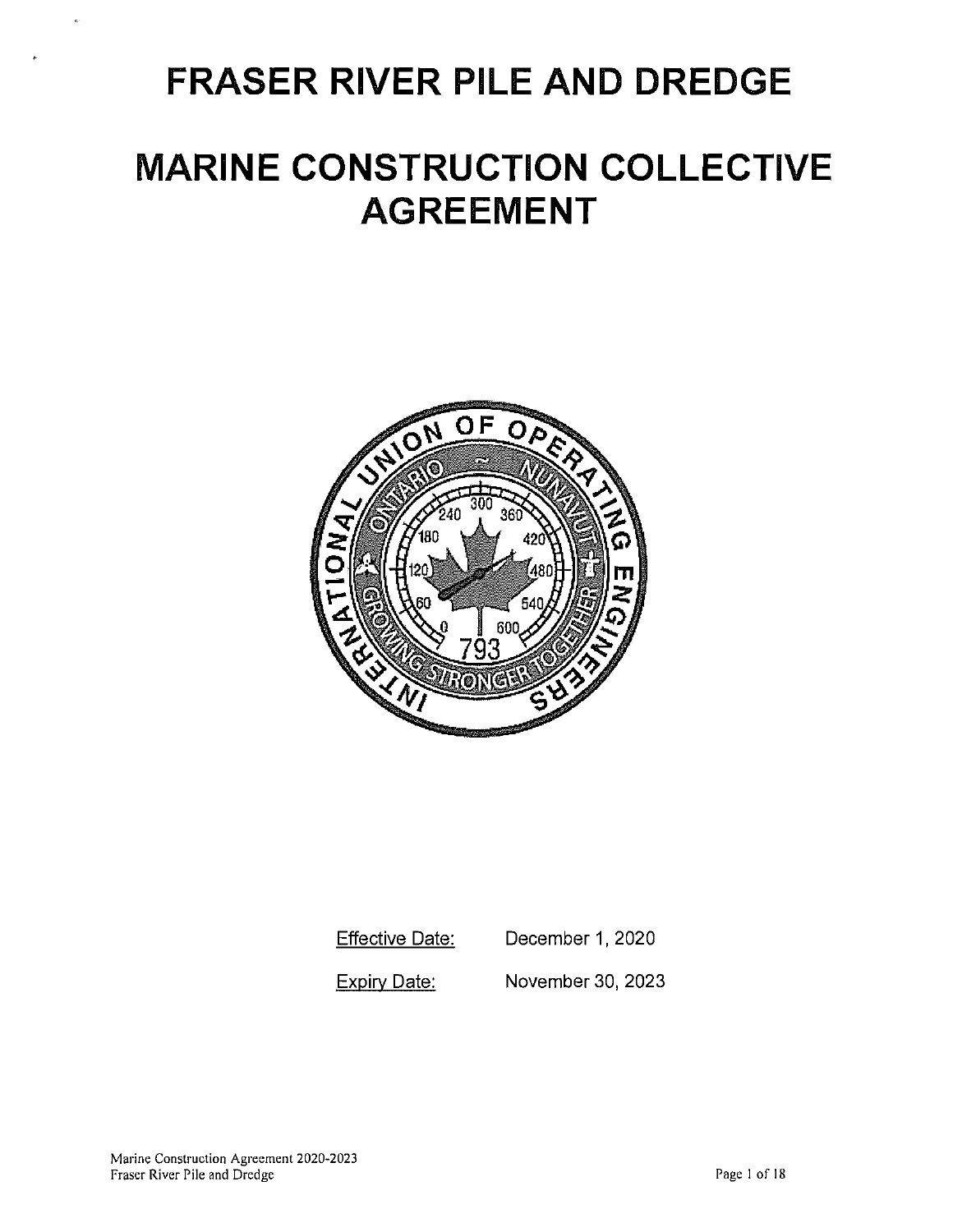# **INDEX**

# **ARTICLE**

 $\ddot{\phantom{a}}$ 

 $\downarrow$ 

# **PAGE**

| Article |                                                         |
|---------|---------------------------------------------------------|
|         |                                                         |
| Article |                                                         |
| Article |                                                         |
| Article |                                                         |
| Article |                                                         |
|         |                                                         |
|         |                                                         |
|         |                                                         |
|         |                                                         |
|         |                                                         |
|         |                                                         |
|         |                                                         |
|         |                                                         |
|         | Article 15 - VACATION PAY AND STATUTORY HOLIDAY PAY  12 |
|         |                                                         |
|         |                                                         |
|         |                                                         |
|         |                                                         |
|         |                                                         |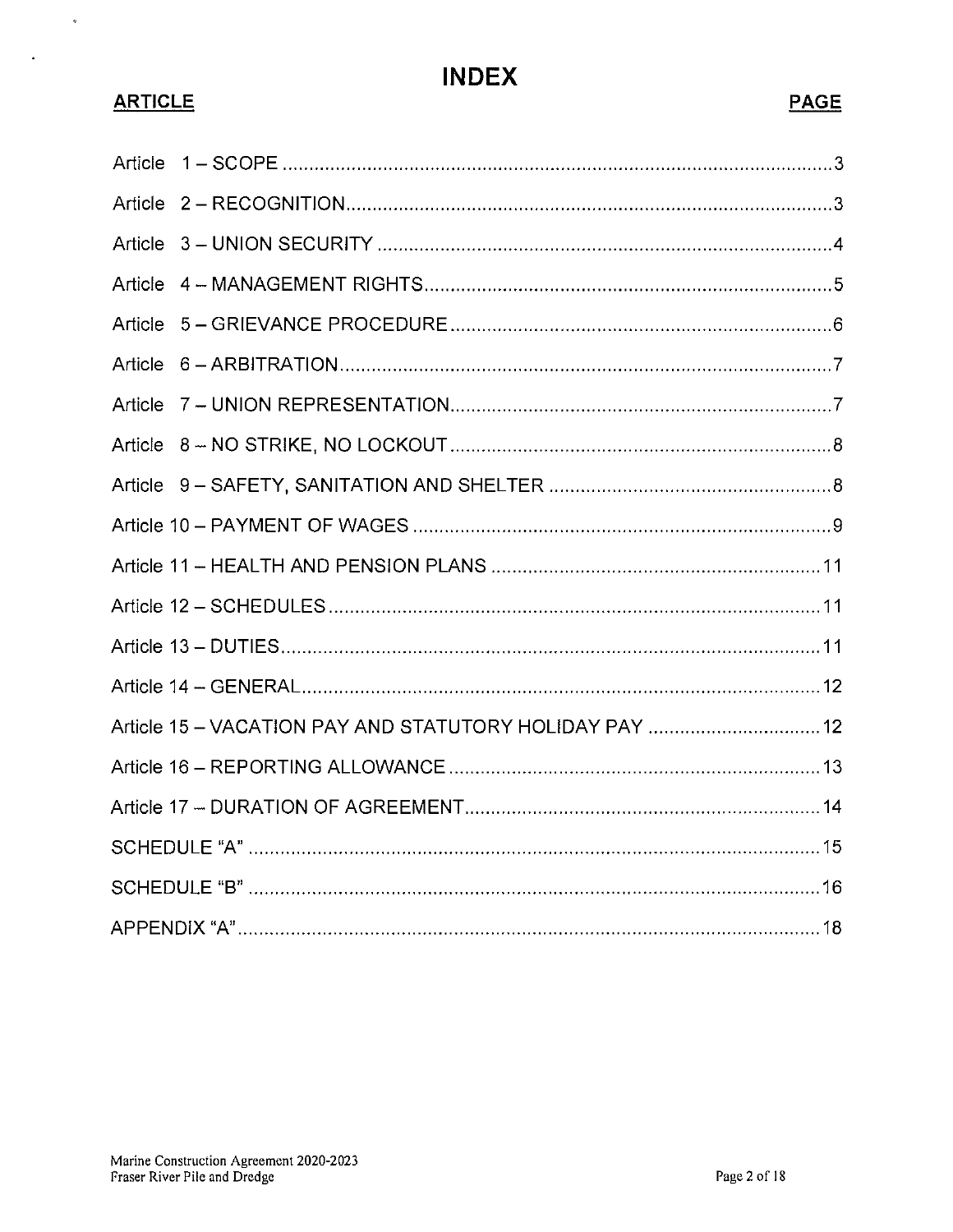# **COLLECTIVE AGREEMENT**

Between:

### **FRASER RIVER PILE AND DREDGE**  1830 River Drive New Westminster, B.C. 604-522-7971

{Hereinafter called the "Employer"}

 $-$  and  $-$ 

# **INTERNATIONAL UNION OF OPERATING ENGINEERS, LOCAL 793**

{Hereinafter called the "Union"}

## **ARTICLE 1 - SCOPE**

**1.1** The Employer and the Union hereby agree that the following terms and conditions constitute a binding Collective Agreement between the parties for Marine construction projects performed by the Employer within the Province of Ontario.

### **ARTICLE 2 - RECOGNITION**

- **2.1** The Employer recognizes the Union as the sole and exclusive bargaining agent for all employees within the province of Ontario engaged in marine excavation and/or marine construction work save and except foreman, persons above the rank of foreman, surveyors, tug boat captains and marine engineers. The Employer agrees to employ only members of the International Union of Operating Engineers, Local 793, to perform such work and the Union agrees to give preference for all employees performing work covered by the classifications as listed in the schedule attached hereto.
- **2.2** With respect to all work performed or undertaken or contracts let or sublet that does not come within the purview of this agreement, the Employer and the Union hereby acknowledge and agree to recognize, observe and be bound by all terms, conditions, provisions (both monetary and non-monetary) all of the relevant schedules of the Provincial Collective Agreement between the Operating Engineers Employer Bargaining Agency, including the amendments, additions or renewals thereof, as if the same were made between the Union and the Employer. The Employer hereby acknowledges that it is in possession of a copy and is familiar with all the terms, conditions, and provisions of the Provincial Collective Agreement.
- **2.3** With respect to work performed or undertaken or contracts let or sublet in the non-1.C.I. sectors of the construction industry, the Employer and the Union hereby acknowledge and agree to recognize, observe and be bound by all the terms, conditions, and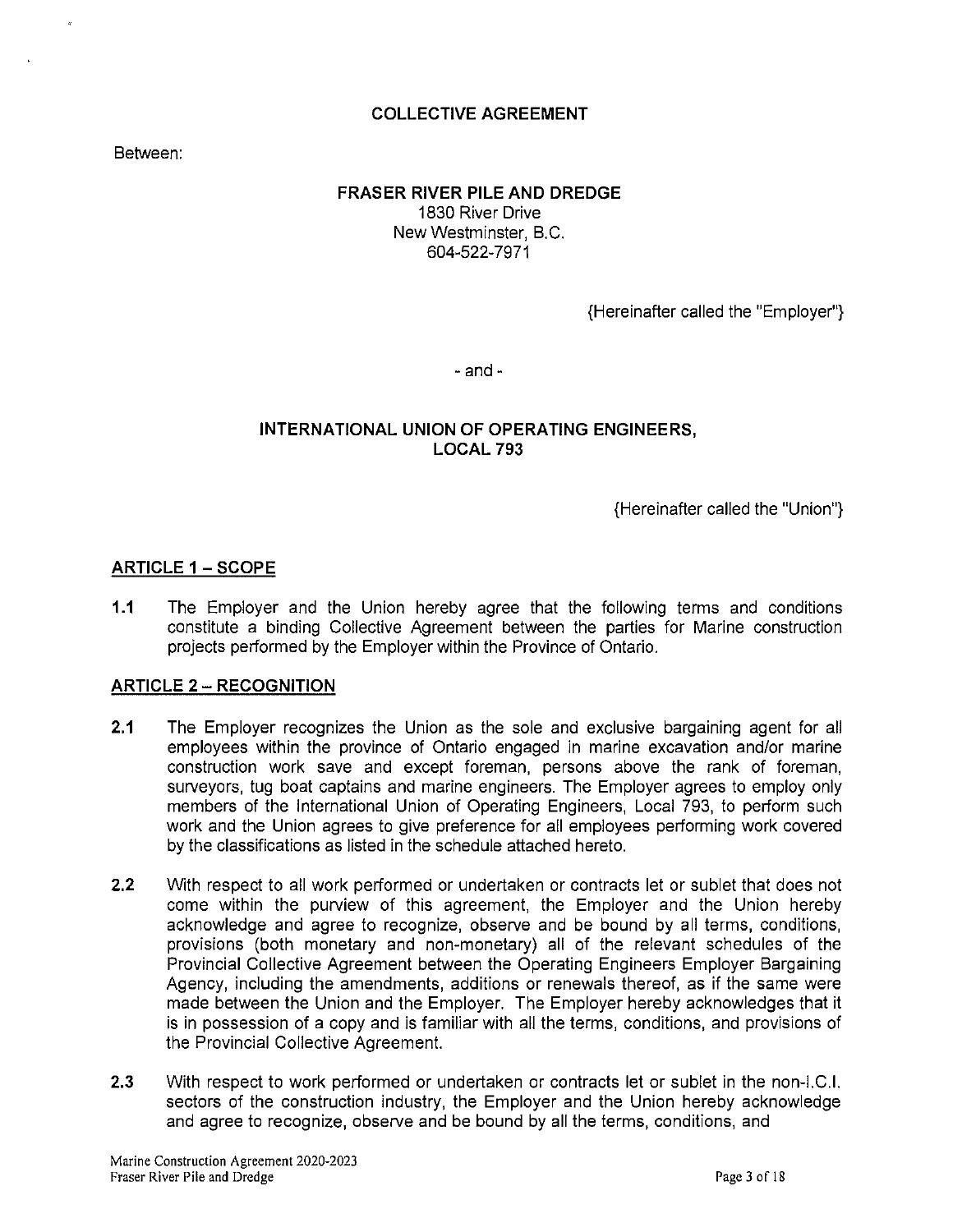provisions (both monetary and non-monetary), and all the relevant schedules of the current area pattern collective agreement including any renewals thereof, as if the same were made between the Union and the Employer.

- **2.4** With respect to work performed or undertaken or contracts let or sublet in the Pipeline sectors of the construction industry, the Employer and the Union hereby acknowledge and agree to recognize, observe and be bound by all the terms, conditions, and provisions (both monetary and non-monetary), and all the relevant schedules of the current collective agreement between the Pipeline Contractors Association of Canada and the International Union of Operating Engineers, ("the Pipeline Agreement"), including any renewals thereof, as if the same were made between the Union and the Employer.
- 2.5 With respect to work performed or undertaken or contracts let or sublet in the Electrical Power Systems sector of the construction industry, the Employer and the Union hereby acknowledge and agree to recognize, observe and be bound by all the terms, conditions, provisions (both monetary and non-monetary), and all the relevant schedules of the current collective agreement between the Electrical Power Systems Construction Association and the Ontario Allied Construction Trade Council ("the EPSCA Agreement"), including any amendments and renewals thereof.
- 2.6 In the event that any of the above-noted collective agreements do not contain a classification or classifications relevant to the work being performed by the Employer, rates for such classifications shall be agreed upon by the Union and the Employer as conditions indicate.

### **ARTICLE** 3 - **UNION SECURITY**

- **3.1** The Employer agrees that all current and future employees covered by this agreement shall as a condition of employment, after fifteen (15) days from the signing of this Agreement, become and remain members in good standing of the Union.
- 3.2 The Employer may recall employees who have worked for the company and may have been laid off within the previous twelve month period and must inform the Union of such rehiring. It is understood and agreed that all employees shall have Clearance Cards before commencing work or as otherwise agreed to between the Employer and the Union. Such Clearance Cards will not be unreasonably withheld. A telephone clearance by the Employer is acceptable within forty-eight (48) hours of the employee commencing work. The Employer and the Union agree that employees to be hired for work as Licensed Tug Boat Operators and Divers may be hired through the Union Office or any other source.
- 3.3 The Employer agrees that whenever personnel are required he shall first call the Union office in whose geographic jurisdiction the project is located who shall attempt to supply such personnel as soon as reasonably possible.

In the event that the Union cannot supply qualified and competent personnel within 48 hours from the Employer's call to the Union office, the Employer may then hire personnel from any source.

**3.4** All employees in the employ of the Employer shall, when working in a position within the bargaining unit described in Article 2 hereof, be required as a condition of employment, to sign an authorization for dues check-off and assessments, and any such authorization shall be in duplicate and shall be signed by the employee concerned and duly witnessed. The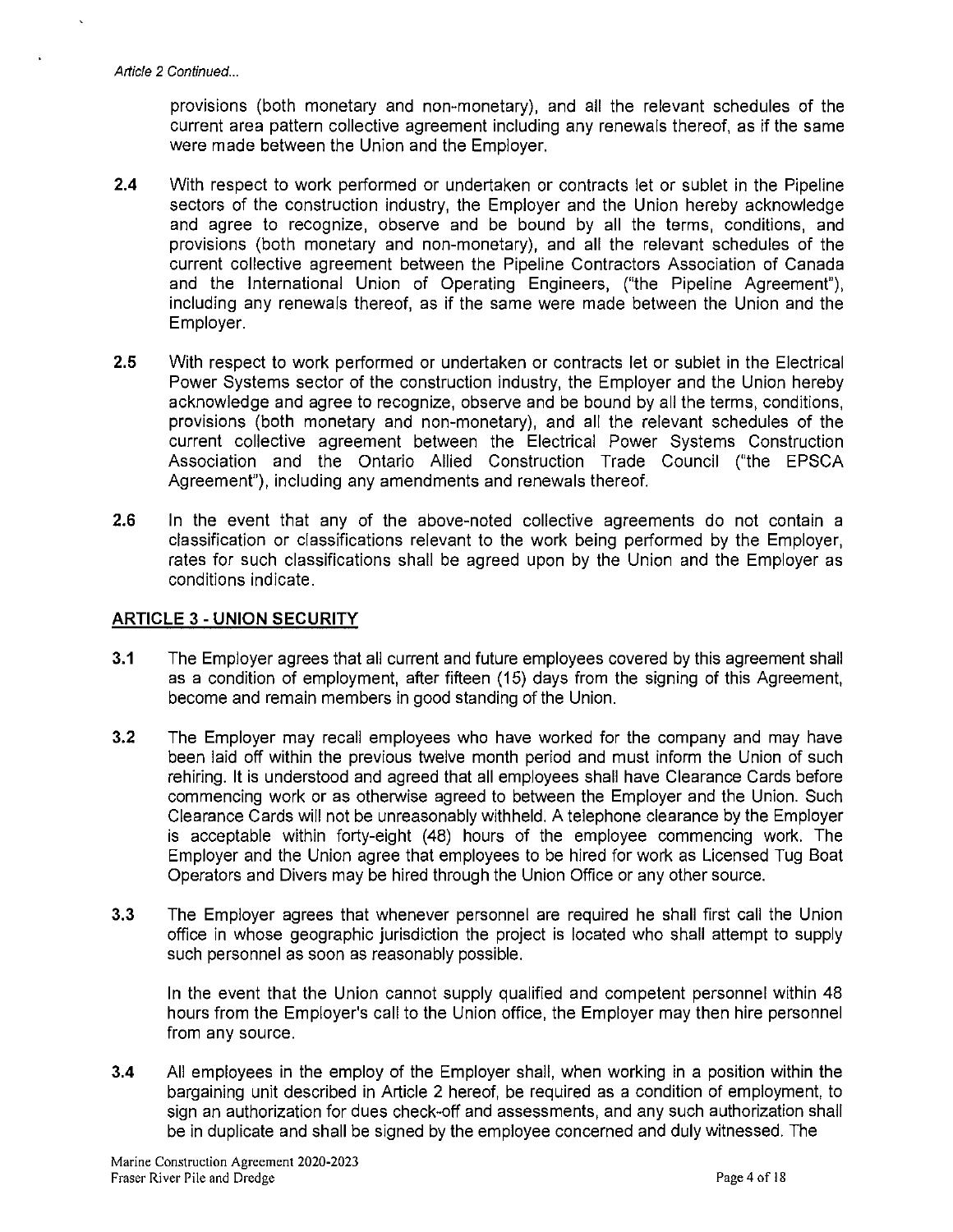Employer agrees to recognize such check-off authorization and to deduct whatever sum may be authorized for Union dues and assessments from the first pay due each calendar month and to remit same not later than the fifteenth (15th) day of the following month to the Financial Secretary of the Union. The Employer shall, when remitting such dues and assessments, name the employees from whose pay such deductions have been made and their Social Insurance Numbers, also the names of any employees who have left the employ of the Employer since the last payment, and the names of employees who have been hired by the Employer, together with their addresses and the jobs on which they are working.

The Employer agrees to deduct from each employee in the bargaining unit, working dues at the rate of two percent (2%) of the total monetary package for each hour worked by each employee, which includes the hourly rate, vacation pay, health plan and pension plan contributions. Such deductions shall be forwarded along with the remittances required under Article 11 and supporting information shall be as required by the Trustees on the Reporting Forms. Such deductions shall be immediately paid to the Union by the administrator of the plans.

The Employer shall deduct \$0.15 per hour for each hour earned by each employee covered by this agreement for Advancement Dues. The amount deducted shall be remitted together with other monthly contributions and deductions.

- 3.5 The Employer agrees to engage only those sub-contractors and equipment rentals (except equipment dealers) who are in contractual relations with the Union to perform work set out in the classifications of this Agreement or as otherwise agreed to by the parties. For all of the classifications listed in this Agreement, the Employer must assign the work to the Operating Engineers.
- 3.6 **DeNovo Treatment Centre Contribution:** The Employer shall contribute Two Cents (\$0.02) per hour to the Health Plan for each hour earned by each employee in their employ as a DeNovo Treatment Centre contribution, to be submitted with the Health and Pension Fund payments herein provided.
- 3.7 **National Training Fund Contribution:** Effective December 1, 2020, the Employer shall contribute Five Cents (\$0.05) per each hour earned by each employee in their employ for the National Training Fund which shall be submitted with the Health and Pension Fund payments herein provided.

# **ARTICLE 4 - MANAGEMENT RIGHTS**

- **4.1** The Union agrees that it is the exclusive function of the Employer:
	- a) To conduct its business in all respects in accordance with its commitments and responsibilities, including the right to manage the jobs, locate, extend, curtail or cease operations, to determine the number of men required at any or all locations, to determine the kinds and location of machines, tools and equipment to be used and the schedules of production, to judge the qualifications of the employees and to maintain order, discipline and efficiency.
	- **b)** To hire, discharge, classify, transfer, promote, demote, lay-off, suspend or otherwise discipline employees, provided that a claim by an employee that he has been discharged, suspended, disciplined or disciplinarily demoted without reasonable cause shall be subject to the provisions of the grievance procedure.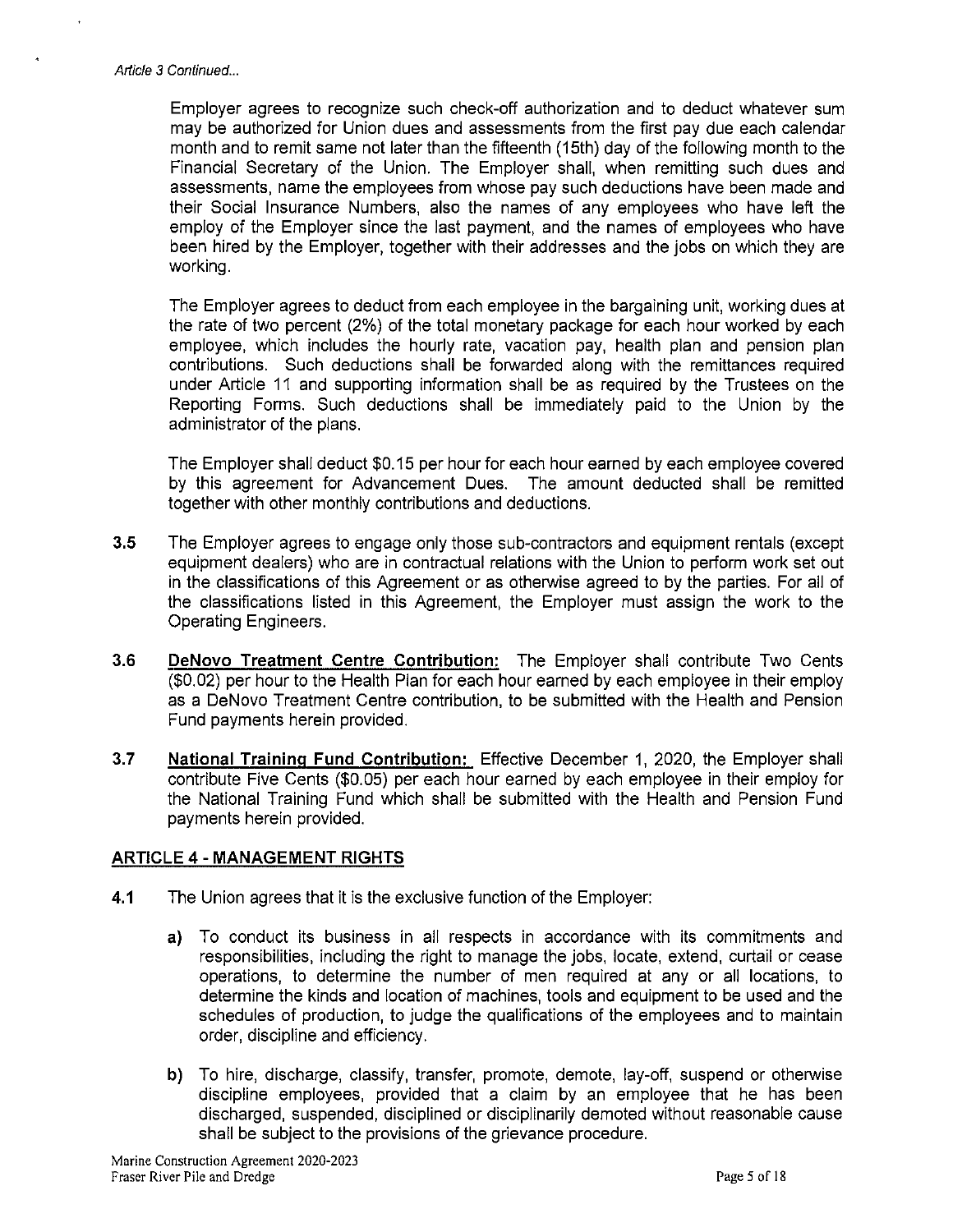c) To make, alter from time to time and enforce reasonable rules of conduct and procedure to be observed by employees. It is agreed that these functions shall not be exercised in a manner inconsistent with the express provisions of this Agreement.

## **ARTICLE 5 - GRIEVANCE PROCEDURE**

- **5.1** There shall be an earnest effort on the part of both parties to this Agreement, to settle promptly through the procedure set out herein, any complaints, grievances, or disputes arising from the interpretation, application or administration of this Agreement.
- **5.2** All grievances to be dealt with under Step 2 below shall be in writing, on a form supplied by the Union and signed by the employee having such grievance.
- **5.3** Written grievances, to be valid shall set out the nature of the grievance, the Article or Articles of the agreement alleged to have been violated and the nature of the remedy sought and shall not be subject to change at later steps except by mutual agreement in writing with the Employer, or in the case of remedy, by an Arbitration Board.
- **5.4** In determining the time which is allowed in the various steps, Saturday, Sunday and Statutory Holidays shall be excluded and any time limits may be extended by mutual agreement in writing, Including Article 6.
- **5.5** If advantage of the provisions of Article 5 and 6 hereof is not taken within the time limits specified therein or as extended in writing as set out above, the grievance shall be deemed to have been abandoned and may not be re-opened.
- **5.6** The Employer shall designate and name the official to whom a written grievance is submitted as Step 2.
- **5.7** It is understood and agreed that an employee does not have a grievance until he has discussed the matter with his foreman or other supervisory personnel acting in this capacity and given him an opportunity of dealing with the complaint. His decision shall be made known to said employee within forty-eight (48) hours.

Grievances properly arising under this Agreement shall be adjusted and settled as follows:

**STEP 1** - Within ten (10) days after the circumstances giving rise to the grievance occurred or originated, the aggrieved employee, with or without a Union Representative, shall present his grievance orally or in writing to the Official of the Employer named by the Employer to handle grievances at this step. If a settlement satisfactory to the Union and employee concerned is not reached within five (5) full working days, a grievance may be presented as indicated in Step 2 at any time within five (5) full working days thereafter.

### **5.B STEP 2**

**a)** .At this step the grievance may be processed as an individual, joint or Union grievance and shall be presented in writing by a Union Steward or Representative to the Company Official assigned to handle written grievances.

**b)** The Employer or the Union may process a written grievance at this step concerning any matters related to this Agreement including the Union's right to present an employee grievance in total.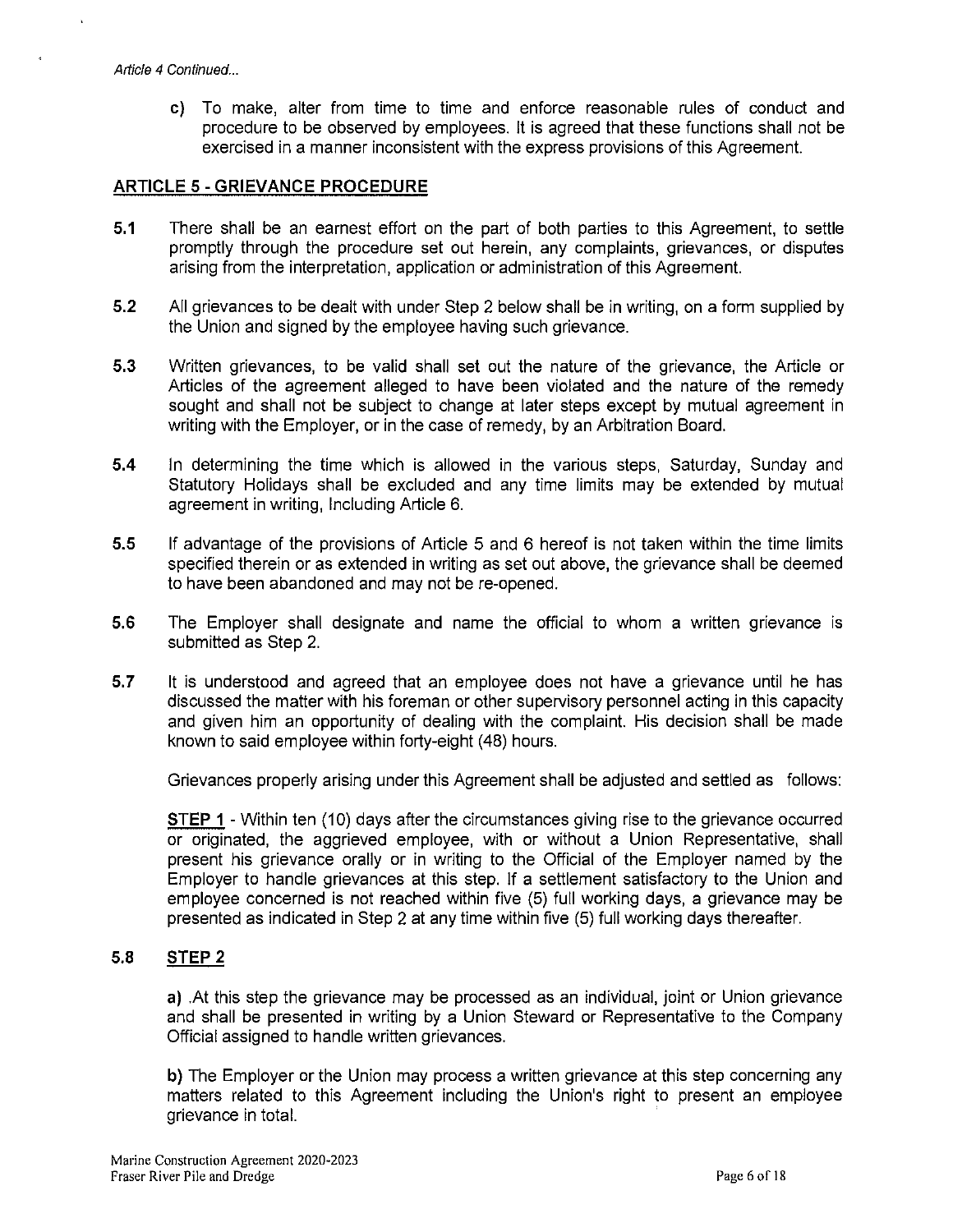# **ARTICLE** 6 - **ARBITRATION**

- **6.1** The parties to this Agreement agree that any grievance which has been properly carried through all the steps of the Grievance Procedure outlined in Article 5 may be referred to determination by a single Arbitrator mutually agreed on by the parties or to the Ontario Labour Relations Board for final determination within twenty (20) working days after completion of Step One or Two of Article 5.
- **6.2** The selection of a single arbitrator shall be made within ten (10) days of the notification of desire for private arbitration submitted to either party in accordance with this procedure. In the event the parties have not agreed on an arbitrator within this period of ten (10) days or any mutually agreed to extended period, either party may submit the matter to the Minister of Labour for the appointment of an arbitrator in accordance with Section 48(4) of the Ontario Labour Relations Act.
- 6.3 The party who made the request for arbitration shall notify the arbitrator of his or her appointment within ten (10) days following such appointment.
- **6.4** In the event of any inability of the appointed arbitrator to hear the grievance, the parties shall submit the matter to another mutually agreed upon arbitrator. Should the parties be unable to agree on the selection of a new arbitrator within a reasonable period of time after becoming aware of the inability of the first arbitrator to serve, the matter may be referred by either party to the Minister of Labour in the same manner as that outlined in Article 6.2, who shall appoint an arbitrator.
- **6.5** The Arbitrator shall not have the power to alter, change or ignore any of the provisions of this Agreement nor to render any decisions inconsistent with the terms and provisions of this Agreement.
- 6.6 The decision of the Ontario Labour Relations Board or a private Arbitrator constituted in the above manner shall be binding on the parties to this agreement.
- 6.7 The Ontario Labour Relations Board or an Arbitrator shall not have any power to alter or change any of the provisions of this Agreement or to substitute any new provisions for any existing provisions, nor to give any decisions inconsistent with the terms and provisions of this Agreement.
- 6.8 The losing Party shall pay the expenses and fees of the other Party and the Arbitrator.

# **ARTICLE 7 - UNION REPRESENTATION**

- **7.1** The Business Representative of the Union shall be permitted to visit the job site or board any ship, tug, dredge or barge of the Employer during working hours. He must produce identification and report to the Senior Representative of the Employer in each instance. He will be allowed reasonable access to contact members but his visit shall not interfere with the progress of the work.
- **7.2** The Employer agrees to recognize such reasonable number of stewards as may from time to time be appointed by the Union, but shall not be obliged to recognize such stewards until they have been informed in writing of the names of all stewards as they were appointed.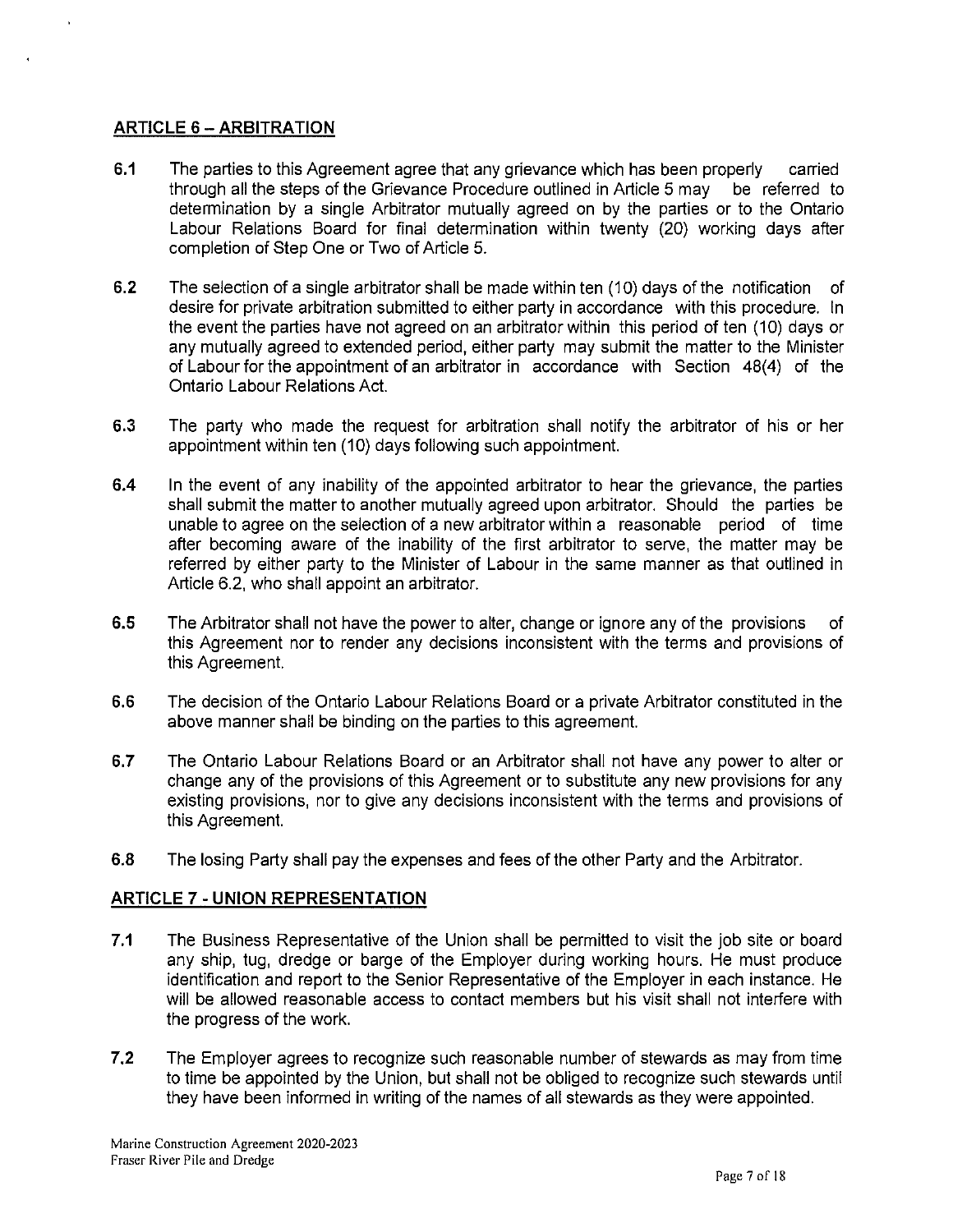#### Article 7Continued...

**7.3** The Union Steward will be the last man on the job within his classification provided he is capable of doing the work. No discrimination shall be shown against the Steward for carrying out his duties, which he shall perform the same way as any other employee and shall be allowed a reasonable amount of time during working hours to perform the work of the Union but shall not abuse that privilege.

# **ARTICLE 8 - NO STRIKE, NO LOCKOUT**

- **8.1** During the term of this Agreement the Union agrees that there shall be no strike and the Employer agrees that there shall be no lockout.
- **8.2** The words "strike" and "lockout" in this Agreement shall mean "strike" and "lockout" as defined in the Ontario Labour Relations Act.
- **8.3** The Union agrees it will not involve the Employer in any dispute which may arise between the Union and any other company and the employees of such other company. The Union further agrees it will not condone a work stoppage or observe any picket line placed on a job site for jurisdictional purposes.
- **8.4** It shall not be a violation of this Agreement for an employee to refuse to cross a picket line that has been established in accordance with the Labour Relations Act.

# **ARTICLE** 9 - **SAFETY, SANITATION AND SHELTER**

- **9.1** Employees must be provided with adequate protection from the weather and falling materials or other hazards on the job. The Employer shall provide an adequate supply of safety hooks, all of which shall be kept in good condition.
- **9.2** In co-operation with the Employer's overall program of accident control and prevention, the Steward shall report to the foreman for immediate corrective action, any unsafe conditions, unsafe acts or violation of safety regulations.
- 9.3 Every employee shall, as a condition of employment, be required to own and wear a safety helmet of a type approved by the Construction Safety Association and the Employer agrees that such helmets may be purchased from him at cost. Special clothing required under abnormal conditions or during inclement weather will be supplied by the Employer. The Union recognizes the right of the Employer to economically supervise the distribution of clothing provided and will co-operate with the Employer to prevent wasteful practices.
- **9.4** Dredges and Drill boats shall be equipped with suitable washroom facilities sufficient in size to accommodate the traffic of the personnel involved. A space shall be provided for the use of employees to hang clothing.
- **9.5** Employees required to work from open boats shall be supplied with suitable life jackets.
- **9.6** Employer to make available a copy of the Federal Health and Safety Regulation upon request.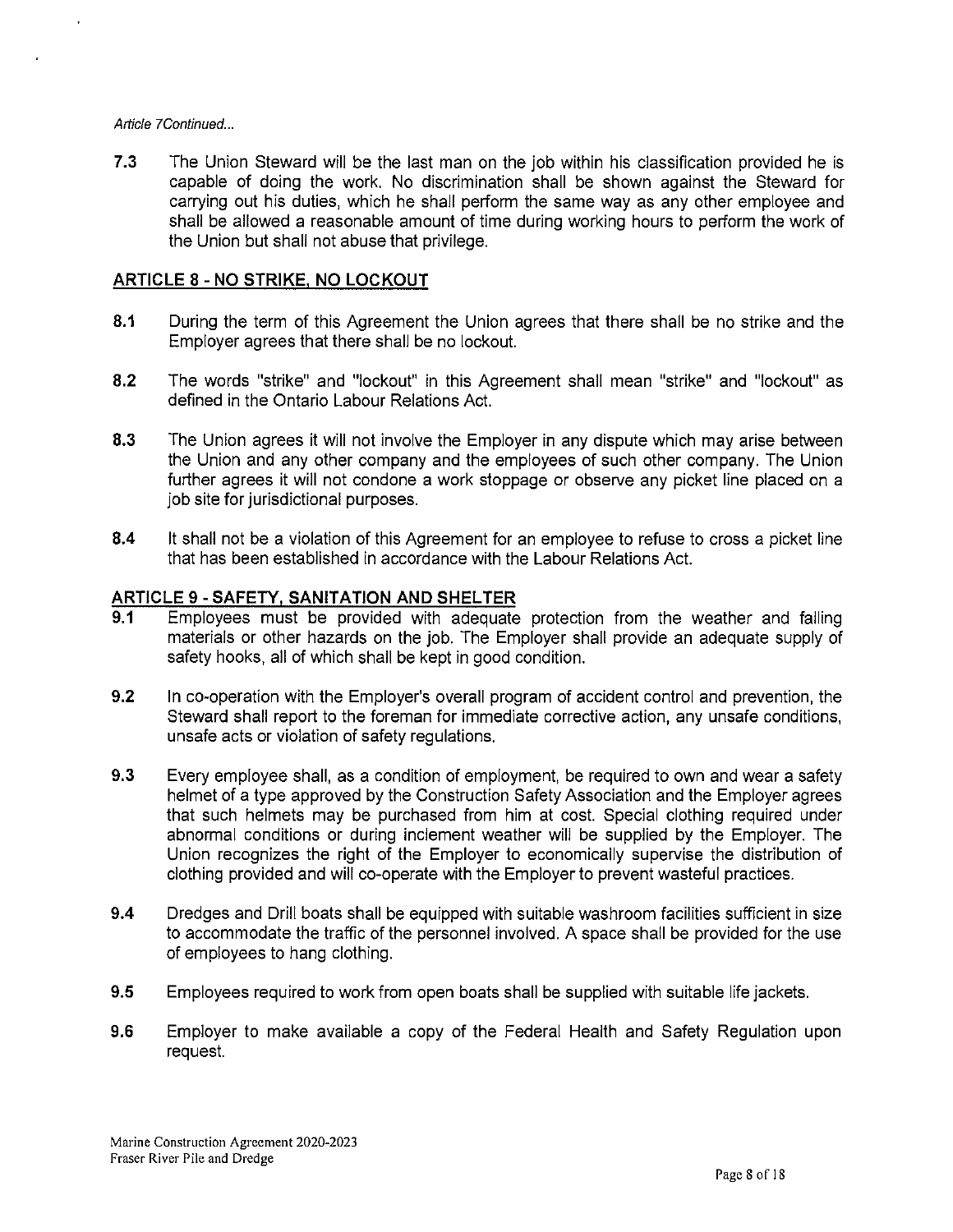#### Article 9 Continued...

- 9.7 The Employer agrees to reimburse employees, classified as Mechanics, upon presentation of their receipt, up to two hundred and thirty-five dollars (\$235.00) per year towards the purchase of work boots.
- 9.8 No entertainment devices such as cell phones, I-Pods, Smart Phones, MP3 Players and/or similar devices shall be used during working hours: nor shall they be turned on, except during lunch breaks, job-site emergencies, or when prior approval is obtained from the employee's Supervisor.
- 9.9 The parties jointly acknowledge the importance of health and safety on jobsite, which includes that all employees report to work fit to perform their duties and free of impairment for any reason including from drugs and alcohol for the duration of the entire shift. The Employer and Union express their joint determination to deal cooperatively and constructively with the problem of substance abuse and misuse having regard to human rights considerations and Employer safety concerns. This includes but is not limited to making referrals to the DeNovo Treatment Centre and/or other employee assistance programs. The Parties further agree to establish a standing joint labourmanagement committee composed of an equal number of representatives of the Employer and an equal number of representatives of the Union to review, on an ongoing basis and without limitation, the current state of the law, developments in technology relating to drug and alcohol testing and implementing a joint drug and alcohol policy.

#### **ARTICLE 10 - PAYMENT OF WAGES**

#### **10.1**

- a) Wages shall be paid each week by cheque or electronic deposit no later than Thursday by 5:00 p.m.
- **b)** Accompanying each payment of wages shall be a retainable statement, or with employees consent, an electronically emailed statement identifying both the Employer and the employee, showing pay period, total hours marked "regular" and "overtime", the hourly rate, the total earnings, the amount of vacation pay, the amount and purpose of each deduction and the net earnings.
- **10.2** In the case of lay off all employees that are paid through direct deposit shall be paid up to date on the next regularly scheduled payroll deposit. All employees paid by cheque shall be paid up to date by cheque, forwarded by registered mail to their last known address within 48 hours of the lay-off. E.1. Record of Employment Certificates shall be electronically submitted within 5 business days.

Notification or attempted notification of lay-off to an employee on a Saturday, Sunday or Holiday shall not be considered proper notice unless the employee is working on such days.

**10.3** When laid off, employees shall be allowed sufficient time with pay to clear up their personal and Company property on the job site.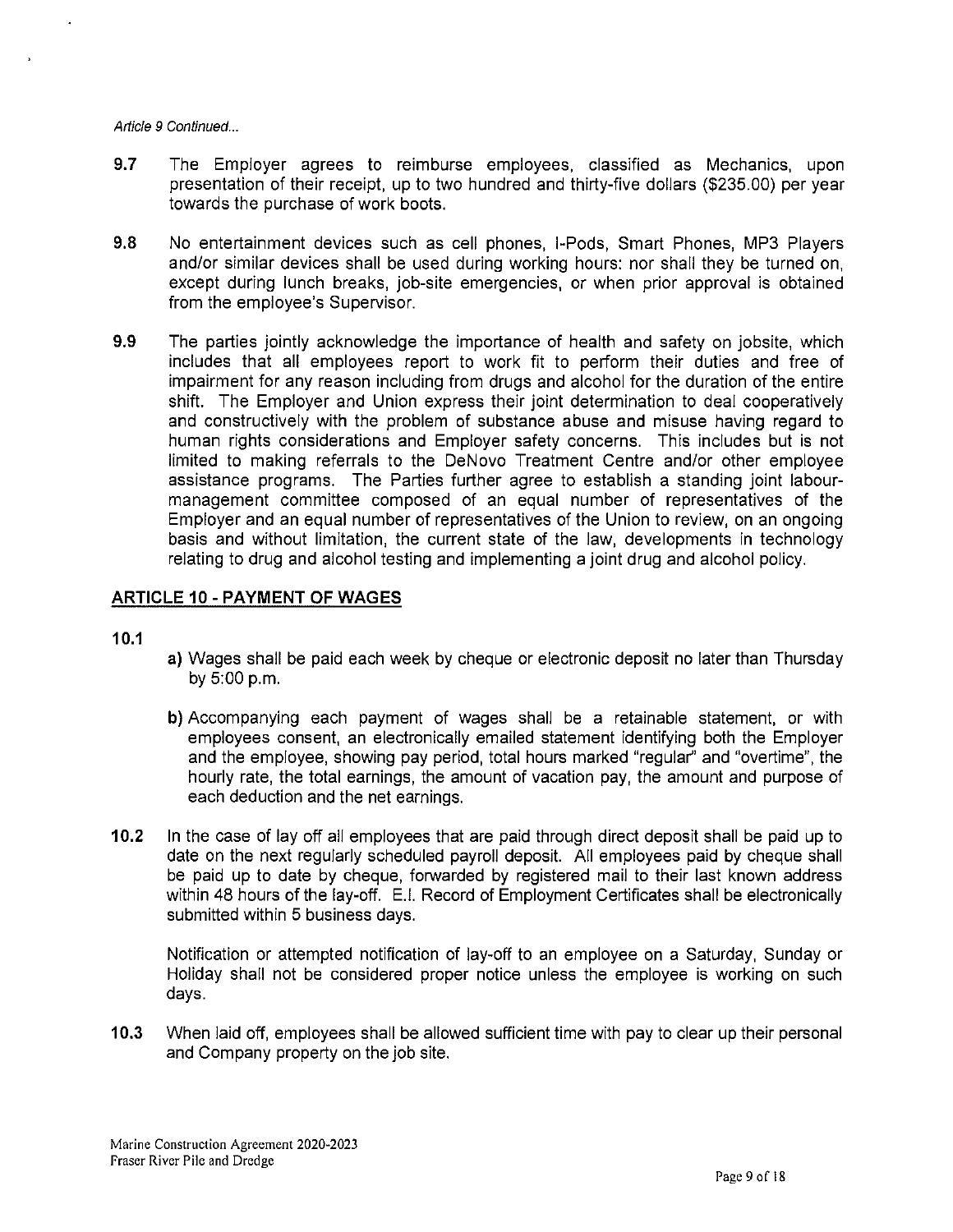#### Article 10 Continued ...

**10.4** When employees who are laid off and are not paid up to date by cheque or direct deposit, as per Article 10.2, or if the Employer fails to submit employment records as stated above, the Employer shall pay eight (8) hours pay at the regular hourly rate for each additional regular working day the employee is required to wait for his pay and records after giving notice to the Employer and giving the Employer four (4) hours to correct such default.

### **ARTICLE 11 - HEAL TH AND PENSION PLANS**

**11.1** Effective December 1, 2020, Employers shall contribute in total:

\$12.23 per hour to the International Union of Operating Engineers, Local 793 Member's Life and Health Benefit Trust of Ontario (the "Health Plan") and to the International Union of Operating Engineers, Local 793 Member's Pension Benefit Trust of Ontario (the "Pension Plan") for each hour worked by each employee in his employ.

Effective December 1, 2021, the total Employer contributions of \$12.23 per hour shall increase to \$12.38 per hour worked.

Effective December 1, 2022, the total Employer contributions of \$12.38 per hour shall increase to \$12.53 per hour worked.

It is agreed that Employers shall make a single monthly payment to an independent administrator appointed by the Trustees of the Health Plan and the Pension Plan for contributions owing to the two plans. The administrator shall be responsible for ensuring that the contributions are allocated and made on behalf of each Employer and employee to the Health Plan and the Pension Plan, as set out in Appendix "A" of this Agreement.

### **11.2**

- a) All contributions shall be submitted by the 15th of the following month in which the hours have been worked and at no time shall the contributions be paid directly to the employee. If payment is over thirty (30) days late, interest at two percent (2%) per month (24% Per Annum) shall be paid from the due date and in addition the delinquent Employer may be required by the Trustees of the funds to deposit with the Trustees a Two Thousand, Five Hundred Dollar (\$2,500.00) cash bond.
- **b)** In the event that a grievance alleging that an Employer has failed to remit the proper contributions, deductions or remittances to any Trust Fund or party as required by this Agreement, the parties agree that for the purposes of determining any issue, the following presumption shall apply:

A statement signed by a member of the Union, a Business Representative a Trustee or the Administrator of a Trust Fund, shall be prima facia evidence of the number of hours worked by members of the Union and of a failure to make the appropriate payments as required by this Agreement. This evidence shall establish only a rebuttable presumption and may be challenged by the Employer with proper documentary evidence.

c) If the Ontario Labour Relations Board or an Arbitrator to which a grievance alleging failure to make appropriate payments to a Trust Fund or an Administrator as required by this Agreement is litigated and the Board determines that an Employer has violated the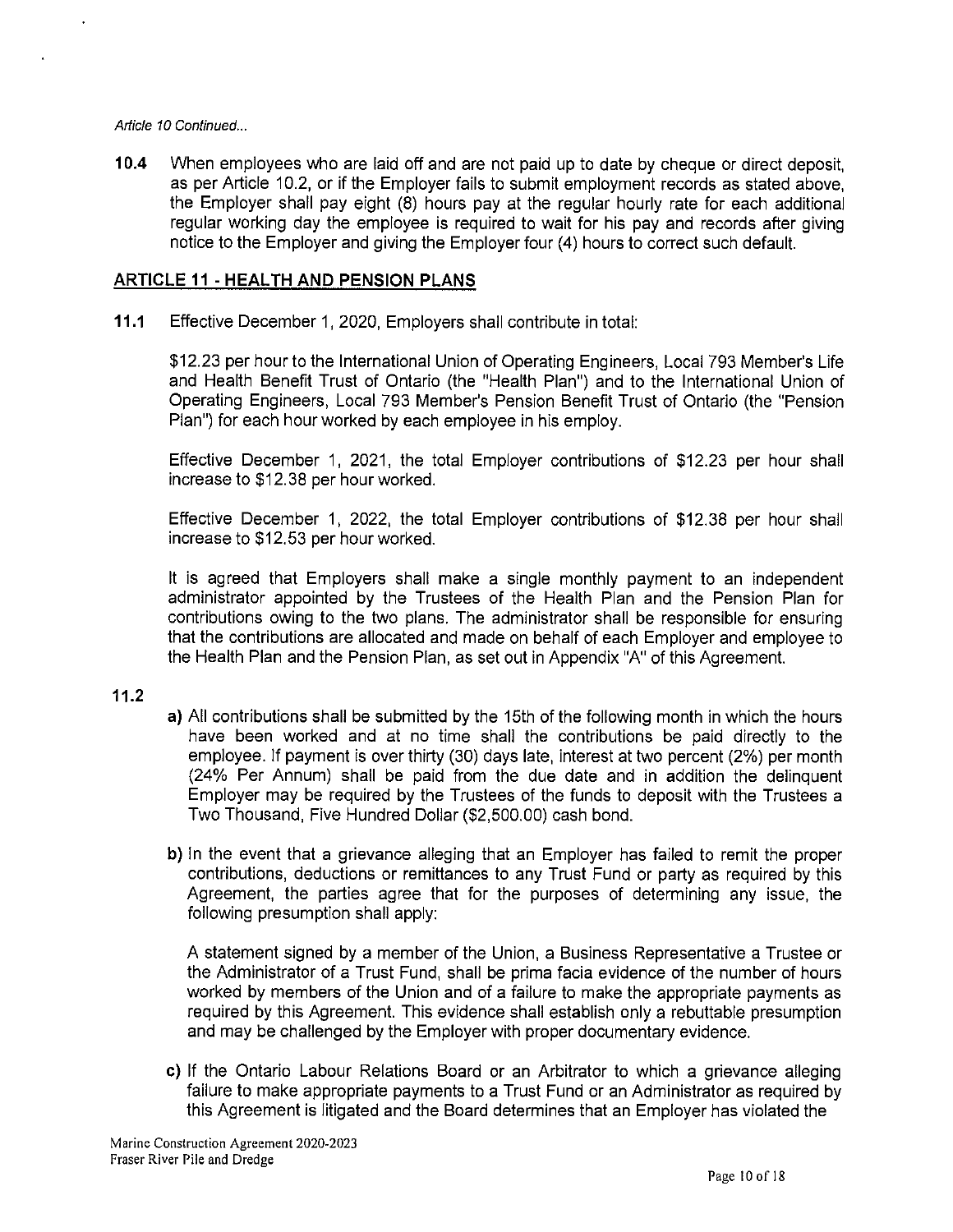Agreement, then the Ontario Labour Relations Board or the Arbitrator shall also require the Employer to pay all reasonable costs incurred by the Union in prosecuting the grievance including but not limited to, all legal costs on a solicitor-and-client basis, travel, meal and accommodation costs of all witnesses and Business Representatives, conduct monies, cost incurred in serving a summons, any expenses incurred by the Union pursuant to Section 126(4) or otherwise, for the Arbitrator.

**d)** If the Ontario Labour Relations Board determines that the Employer has not violated the Agreement, then the Ontario Labour Relations Board or the Arbitrator shall require the Union to pay all costs to the Employer as required to in sub-paragraph (c) above.

# **ARTICLE 12-SCHEDULES**

**12.1** The schedules attached hereto are hereby made a part of the Agreement.

# **ARTICLE 13- DUTIES**

- **13.1** The employees covered by this Agreement shall perform the necessary and customary duties of their department, skill or trade, but in the event of necessity arising on craft or float, all employees shall perform any duties directed by the Master or Superintendent for the safety of the ship, equipment or crew or vessels in distress or of lives in jeopardy at sea, and overtime shall not be paid for such work. It is understood that this provision for overtime payment is subject to the terms and conditions of Schedule "B" attached hereto.
- **13.2** All employees shall carry out their respective duties in the performance of fire drills, lifeboat drills or other drills as required by law, and as directed by the Master from time to time, provided always that such drills shall not be considered overtime.

### **ARTICLE 14 - GENERAL**

- **14.1** Operators required to operate equipment in two-rate classifications during the same shift shall be paid the higher classification rate for the shift.
- **14.2** Employees required to supply their own tools shall be provided a suitable and safe place to keep said tools.
- **14.3** It is agreed that all employees of the Employer will be permitted a rest break of ten (10) minutes in each half of their respective shifts, during regular hours and shift work.
- **14.4** It is agreed that no employee covered by this Agreement shall receive a reduction in his rate of wages through the introduction of these schedules.
- **14.5** Rates for new types of equipment shall be classified and agreed upon by the Union and the Employer as conditions indicate.
- **14.6 Apprentices**  The Parties hereto agree that the use of Apprentices will be permitted. It is the intention of both parties that said Apprentices shall be given the Training and Guidance in the operation of available equipment on site as and when available. On projects where two (2) or more cranes are being utilized, the Employer shall employ a crane apprentice.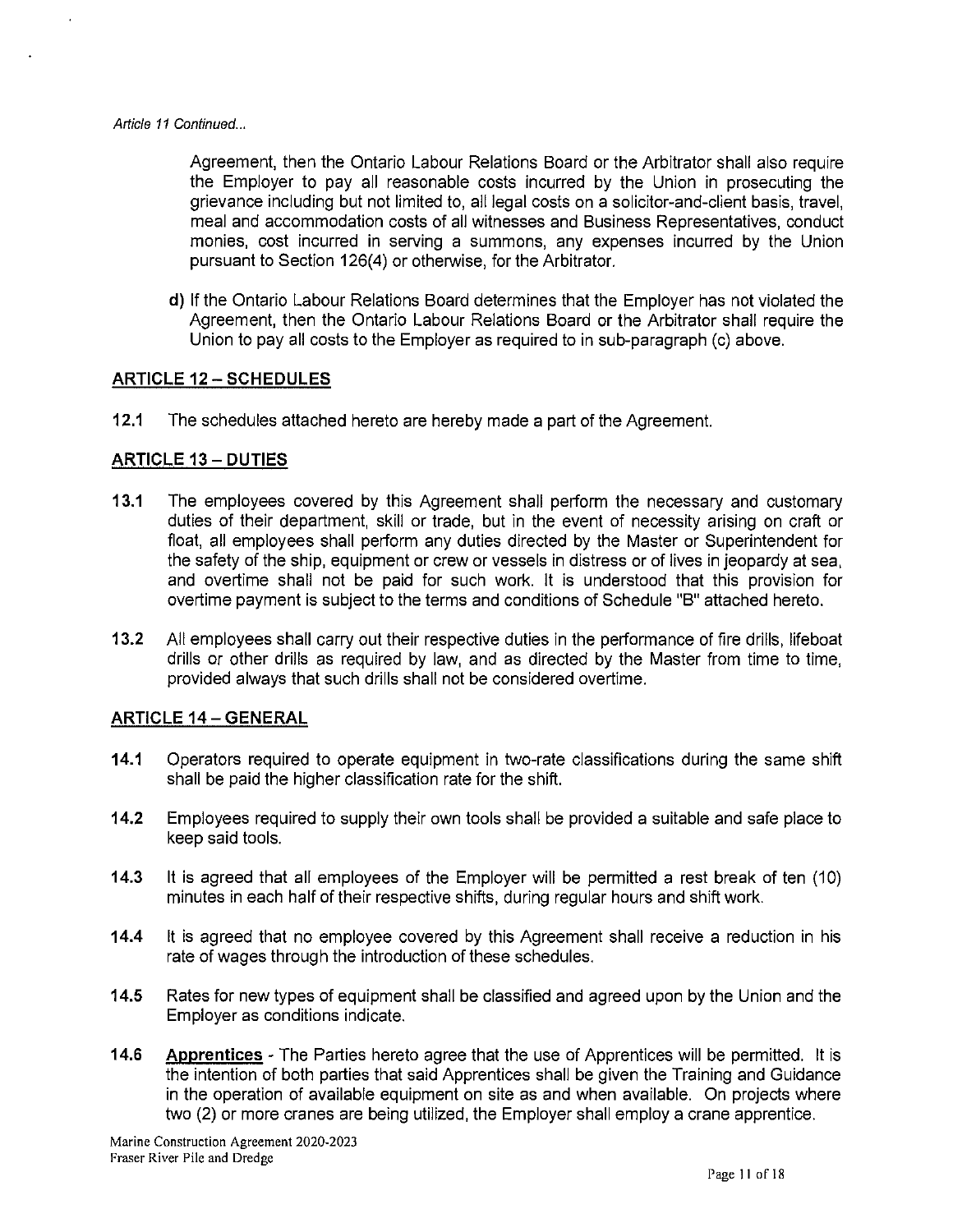Article 14 Continued...

The apprentice shall also perform other duties covered by the 1.U.O.E. Local 793 agreement.

0000 - 2000 hours 2001 - 4000 hours -65% 4001 - 6000 hours -50% -80%

- **14.7** Training Fund Effective December 1, 2020, each Employer bound by this Agreement shall contribute the sum of Forty Cents (\$0.40) cents per hour for each hour worked by each employee covered by this Agreement to the International Union of Operating Engineers, Local 793 Training Fund.
- **14.8** When the masculine gender is used in this Agreement, the Agreement shall be read as if the feminine gender was included, and all the terms and conditions of the Agreement shall be applied equally to all members of the Union without discrimination of any nature whatsoever because of race, sex, religious beliefs, political opinions or any other ground prohibited by the Ontario Human Rights Code.

### **ARTICLE 15-VACATION PAY AND STATUTORY HOLIDAY PAY**

**15.1** Overtime at the rate of double (2) time shall be paid to all employees for all work performed on the following holidays:

> New Year's Day Family Day Good Friday Victoria Day Canada Day Civic Holiday Labour Day Thanksgiving Day Christmas Day Boxing Day

It is agreed that Heritage Day will be recognized as a holiday hereinunder, if and when it is proclaimed such by the Canadian Government.

- **15.2** Should any of the above holidays occur on a Saturday or Sunday, such holiday shall be observed on the Monday and/or Tuesday following unless changed by mutual agreement between the Employer and the Union. No work shall be performed on Labour Day except to save life, limb or property.
- **15.3** Vacation and Statutory Holiday credits shall be paid to employees covered by this Collective Agreement at the rate of ten percent (10%) of the gross wages earned. It is understood and agreed that six percent (6%) of the gross wages is to be considered in lieu of Statutory Holiday Pay and four percent (4%) Vacation Pay. It is further understood that Vacation Pay and Statutory Holiday Pay will be paid to employees weekly. It is understood and agreed that the statutory holiday and vacation pay will not exceed a total of 10% of gross wages.
- **15.4** Vacations may be taken at any time within the calendar year (without loss of position) and every effort shall be made to schedule vacations to benefit both the Employer and the employee.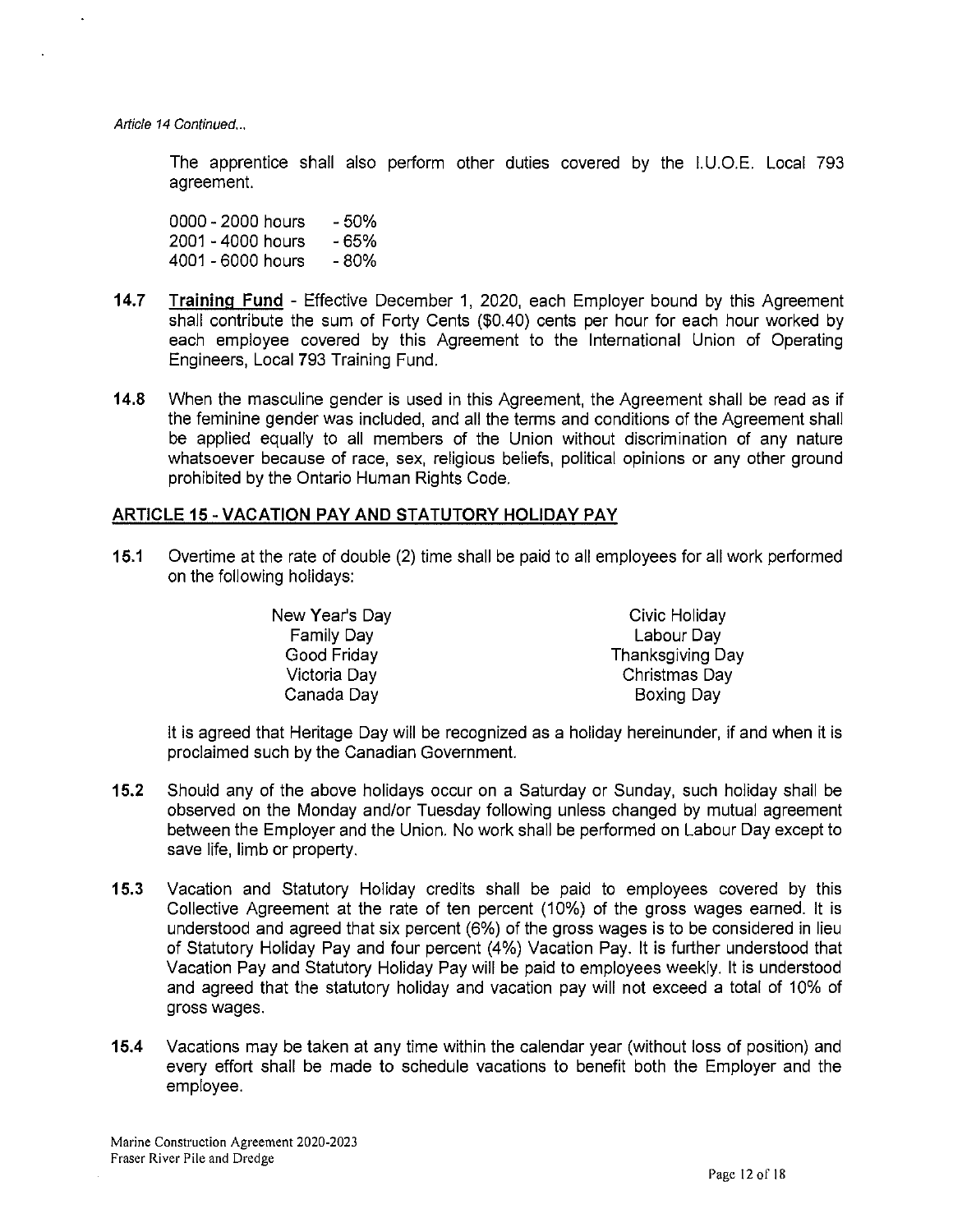# **ARTICLE 16 - REPORTING ALLOWANCE**

 $\overline{a}$ 

- **16.1** An employee who reports for work at the Employer's job site or shop, unless directed not to report the previous day by his company and for whom no work is available due to reasons other than inclement weather, shall receive a minimum of four (4) hours' reporting time and shall remain at other work if requested to do so by the foreman.
- **16.2** An employee who reports for work at the Employer's job site or shop, unless directed not to report and for whom no work is available due to inclement weather, shall receive a minimum of two (2) hours' reporting time provided the employee remains on the job for one hour after his designated starting time, if requested to do so by the foreman.
- **16.3** It is understood that employees receiving reporting allowance under the terms of Clause 16.1 and 16.2 shall also receive travel allowance where applicable.

this space left intentionally blank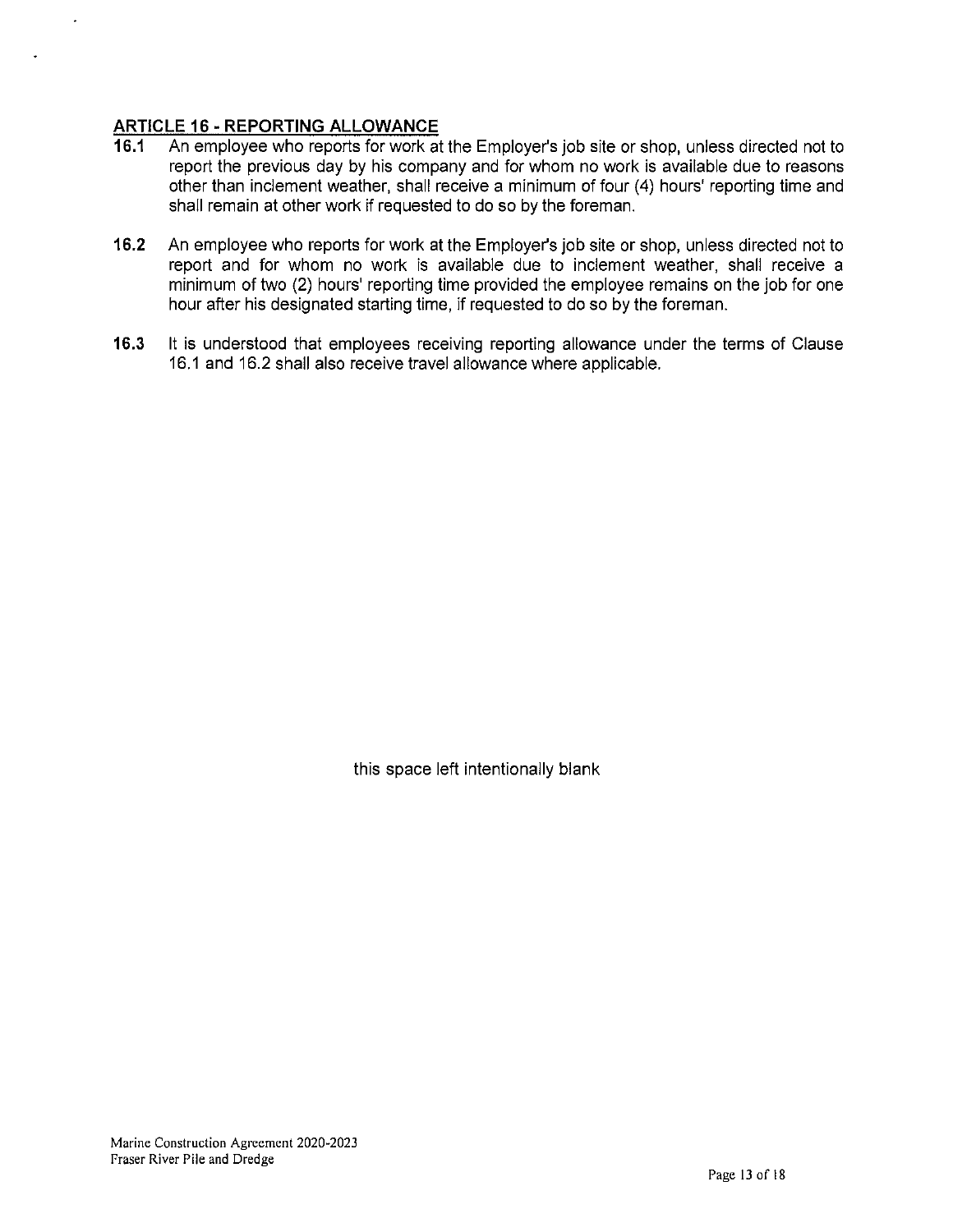# **ARTICLE 17 - DURATION OF AGREEMENT**

**17.1** This Agreement shall become effective December 1, 2020, and shall continue in effect until November 30, 2023, and shall continue automatically thereafter for annual periods of one year each unless either party notifies the other in writing within the period of sixty (60) days immediately prior to the annual expiration date that it desires to amend the Agreement.

Negotiations shall begin within fifteen (15) days following notification for amendment as provided in the preceding paragraph.

If, pursuant to such negotiations, an agreement is not reached on the renewal or amendment of this Agreement, or the making of a new agreement prior to the current expiry date, this Agreement shall continue in full force and effect until a new agreement is signed between the parties, or until conciliation proceedings prescribed under the Ontario Labour Relations Act, have been completed whichever date should first occur.

**IN WITNESS WHEREOF** each of the parties hereto has caused this Agreement to be signed by its duly authorized representative as of the date and year first above written.

 $\begin{array}{ccc} \n\text{DATE} & \text{D} & \text{day of} \\ \n\end{array}$   $\begin{array}{ccc} \n\sqrt{a} & \text{lambda} \\ \n\end{array}$  2021

SIGNED ON BEHALF OF: **FRASER RIVER PILE AND DREDGE** 

Tino Isola President

SIGNED ON BEHALF OF: **INTERNATIONAL UNION OF OPERATING ENGINEERS, LOCAL 793** 

Mike Gallagher, Business Manager

Joe Redshaw, President

1830 River Drive New Westminster, B.C. V3M 2A8

(T) 604-522-7971 tisola@frpd.com

Joe Dowdall, Vice President DAVE TURPLE

Rick Kerr, Treasurer

Brian Alexander, Recording-Corresponding Secretary

Recommend by: Mike Schutte, Business Representative

Marine Construction Agreement 2020-2023 Fraser River Pile and Dredge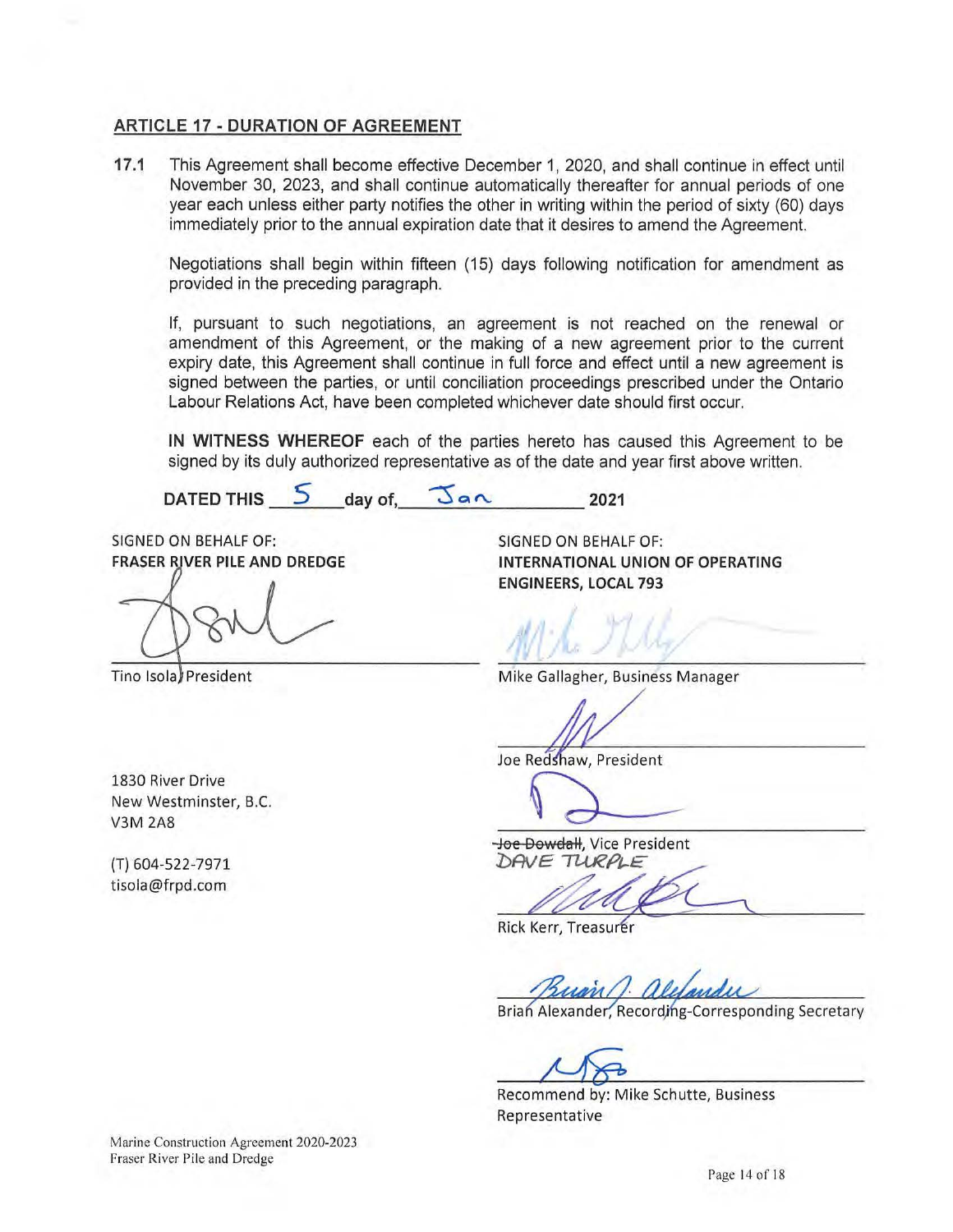# **SCHEDULE "A"**

# CLASSIFICATIONS AND WAGES

 $\mathbf{r}$ 

|  |  |  |  |  | Engineers operating cranes, derricks, clams, draglines, mobile cranes: |
|--|--|--|--|--|------------------------------------------------------------------------|
|--|--|--|--|--|------------------------------------------------------------------------|

| Date        | <b>Wages</b> | Vacation<br>Pav | <b>Benefit</b><br>Plan | Pension<br>Plan | <b>Sub</b><br>Total | <b>DeNovo</b> | <b>National</b><br>Training<br>Fund | Total   |
|-------------|--------------|-----------------|------------------------|-----------------|---------------------|---------------|-------------------------------------|---------|
| Dec 1, 2020 | \$40.90      | \$4.09          | \$5.46                 | \$6.77          | \$57.32             | \$0.02        | \$0.05                              | \$57.39 |
| Dec 1, 2021 | \$42.15      | \$4.22          | \$5.61                 | \$6.77          | \$58.75             | \$0.02        | \$0.05                              | \$58.82 |
| Dec 1, 2022 | \$43.36      | \$4.34          | \$5,76                 | \$6.77          | \$60.23             | \$0.02        | \$0.05                              | \$60.30 |

2 Engineers operating backhoes, suction dredges, dipper operators, leverman, spider cranes.

| <b>Date</b> | <b>Wages</b> | <b>Vacation</b><br>Pay | <b>Benefit</b><br>Plan | Pension.<br>Plan | Sub<br>Total | <b>DeNovo</b> | National<br>Training<br><b>Fund</b> | Total   |
|-------------|--------------|------------------------|------------------------|------------------|--------------|---------------|-------------------------------------|---------|
| Dec 1, 2020 | \$40.53      | \$4.05                 | \$5.46                 | \$6.77           | \$56.81      | \$0.02        | \$0.05                              | \$56.88 |
| Dec 1, 2021 | \$41,68      | \$4.17                 | \$5.61                 | \$6.77           | \$58.23      | \$0.02        | \$0.05                              | \$58,30 |
| Dec 1, 2022 | \$42.87      | \$4.29                 | \$5.76                 | \$6,77           | \$59.69      | \$0.02        | \$0.05                              | \$59.76 |

3 Mechanics, welders, work boat operators, loader, zoom-boom/forklift:

| Date        | Wages   | Vacation<br>Pay | <b>Benefit</b><br>Plan | Pension<br>Plan | 'Sub<br>Total | DeNovo | National<br>Training<br><b>Fund</b> | Total   |
|-------------|---------|-----------------|------------------------|-----------------|---------------|--------|-------------------------------------|---------|
| Dec 1, 2020 | \$35.30 | \$3.52          | \$5.46                 | \$6.77          | \$51.05       | \$0.02 | \$0.05                              | \$51.12 |
| Dec 1, 2021 | \$36.32 | \$3.62          | \$5.61                 | \$6,77          | \$52.32       | \$0.02 | \$0.05                              | \$52.39 |
| Dec 1, 2022 | \$37,36 | \$3.74          | \$5.76                 | \$6.77          | \$53.63       | \$0.02 | \$0.05                              | \$53.70 |

4 Winchman, deckhand, oiler:

| <b>Date</b> | Wages   | Vacation<br>Pav | Benefit<br>Plan | Pension<br>Plan | <b>Sub</b><br>Total | <b>DeNovo</b> | National<br><b>Training</b><br>Fund | Total   |
|-------------|---------|-----------------|-----------------|-----------------|---------------------|---------------|-------------------------------------|---------|
| Dec 1, 2020 | \$28.65 | \$2.87          | \$5.46          | \$6.77          | \$43.75             | \$0.02        | \$0.05                              | \$43.82 |
| Dec 1, 2021 | \$29.51 | \$2.95          | \$5.61          | \$6.77          | \$44.84             | \$0.02        | \$0.05                              | \$44.91 |
| Dec 1, 2022 | \$30.40 | \$3,04          | \$5.76          | \$6,77          | \$45.97             | \$0.02        | \$0.05                              | \$46.04 |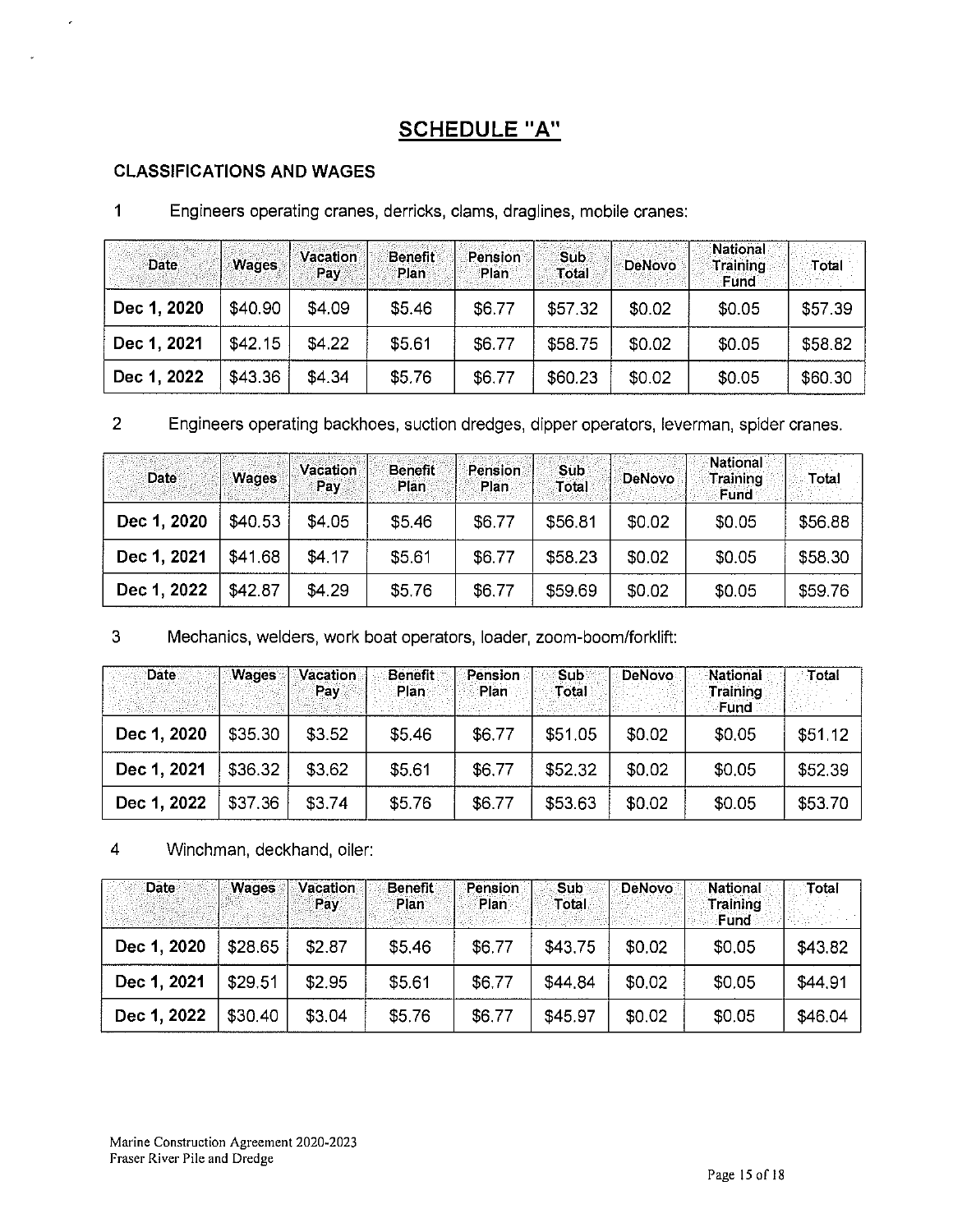#### Schedule A - continued

Employees called upon to act in a temporary supervisory capacity shall be paid One Dollar (\$1.00) per hour above their regular trade classification rate.

### **Shift Premium**

Any shift other than days, a Two Dollar (\$2.00) shift premium will be applied.

# **SCHEDULE "B"**

## **ARTICLE 1 - HOURS OF WORK**

- **1.1** The regular hours of work for employees engaged in work covered by this agreement shall be fifty (50) hours per week, Monday to Friday.
- **1.2** It is agreed and understood by both parties that after a maximum of five (5) hours from shift commencing, a one-half (1/2) hour unpaid lunch period shall be observed.

## **ARTICLE 2 - OVERTIME**

#### **2.1**

a) Overtime at the rate of time and one-half  $(1/2)$  the employee's regular hourly rate will be paid for all work performed in excess of ten (10) hours per day or fifty (50) hours per week, exclusive of travel. (Overtime will only be paid once for the same hour.)

b) Overtime at the rate of time and one-half  $(1\frac{1}{2})$  the employee's regular hourly rate will be paid for all work performed on Saturday.

c) All hours worked on Sunday and Statutory Holidays shall be paid at double (2) the regular hourly rate.

### **ARTICLE** 3 - **COMMUTING, TRANSPORTATION AND TRAVEL ALLOWANCE**

**3.1** A commuting, transportation and travel allowance shall be paid where employees are required to travel a distance (calculated in accordance with the remainder of this Article) to a job site on the following basis for each day worked:

| <b>Kilometres</b>         | <b>Miles</b>                 | Dec. 1, 1999 |
|---------------------------|------------------------------|--------------|
| 0 kms up to 80 kms        | 0 miles up to 50 miles       | \$0.00       |
| Over 80 kms up to 120 kms | Over 50 miles up to 75 miles | \$70.00      |
| Over 120 kms              | Over 75 miles                | \$100.00     |

### **PER DAY WORKED**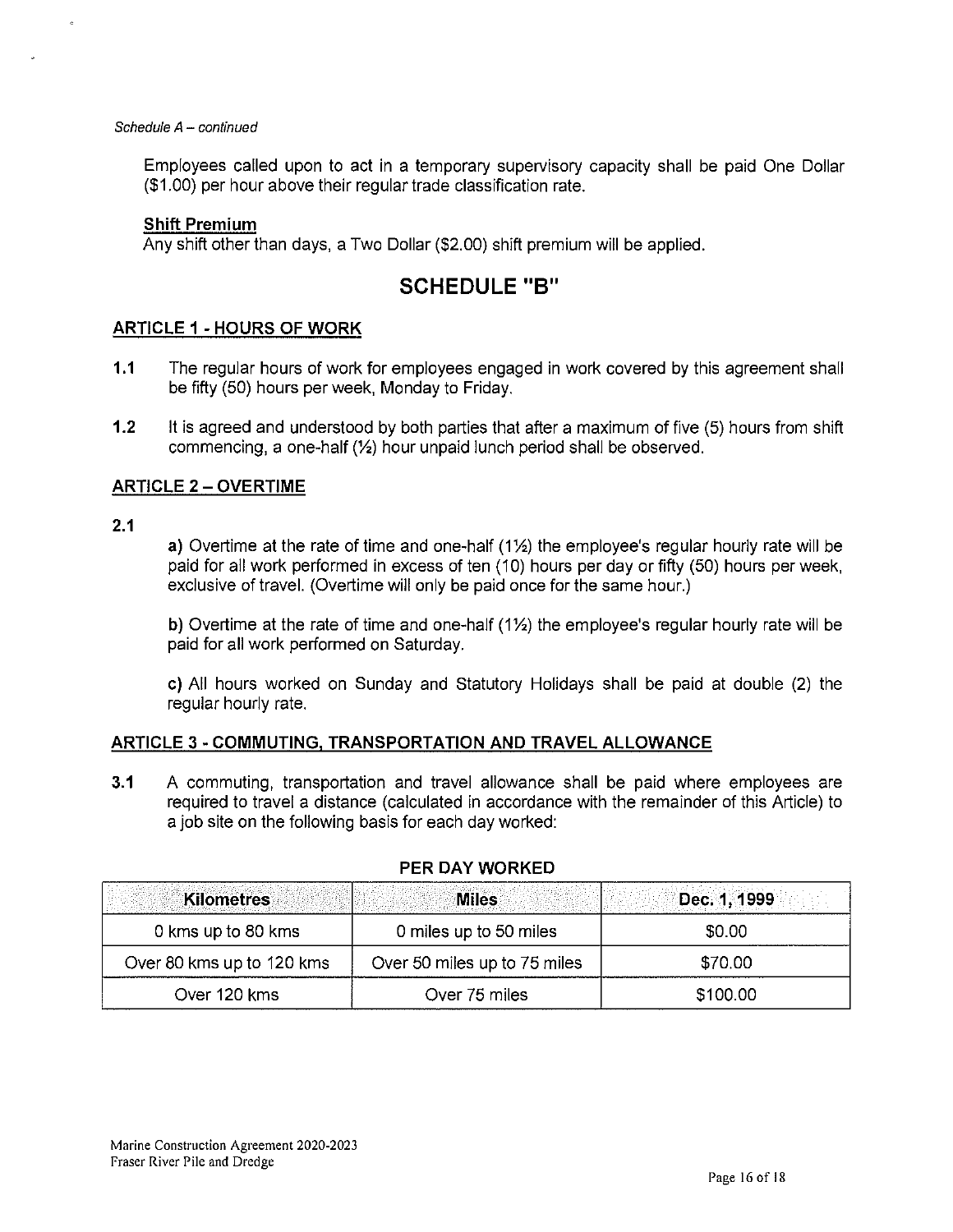Schedule "B" Continued...

**3.2** Area Union Halls are located in the following locations across Ontario:

| Barrie            | Sault Ste. Marie |
|-------------------|------------------|
| <b>Belleville</b> | St. Catharines   |
| Cambridge         | Sudbury          |
| Hamilton          | Thunder Bay      |
| London            | Timmins          |
| Oshawa            | Toronto          |
| Ottawa            | Windsor          |
| Sarnia            |                  |

- **3.3** The allowance as set out in **3.1** above will be paid and calculated based on the distance from the City Hall at the Employer's home base (location of their main office in Ontario) to the job site by the most direct practical route. Where additional employees are required and dispatched, the allowance will be paid and calculated from the City Hall in the City from which such employees are dispatched (as listed in **3.2)** to the job site, with the distance being computed on the basis of kilometres (or miles) by the most direct practical route.
- **3.4** Men shall report at the assembly point in time to reach the dredge at the regular starting time of their designated shifts.
- **3.5** Employees who absent themselves from work without permission from the Employer shall receive no travel allowances for days not worked.

# 3.6 **Living and Meal Allowance for Projects Over 120km.**

An employee, who is required by the Employer to stay out of town overnight, shall be paid per night stayed while out of town;

| te          | <b>Example 1</b><br>ten atoma a ser a ser e |
|-------------|---------------------------------------------|
| Dec 1, 2020 | \$143.26                                    |
| Dec 1, 2021 | \$148.26                                    |
| Dec 1, 2022 |                                             |

Or, where the employee elects to stay in available Employer provided accommodation, the meal allowance shall be sixty-five (\$65) dollars for each night the employee is required to stay out of town. Such accommodation shall be no more than one (1) employee per bedroom and shall be mutually acceptable to the employer and the employee.

Employees travelling to an out of town project over 120km and are required by the Employer to stay out of town overnight, shall be reimbursed as per Article 3.1 and 3.6 on the first day travelled.

Employees working out of town shall be reimbursed as per Article 3.1 on the last day worked and are directed by the Employer to return to home base.

*3.* 7When an employee is required to use his automobile in the course of his duties, he shall be paid Fifty-Five Cents (\$0.55) per kilometre when travelling from home base to the project, project to project and from the project back to the home base.